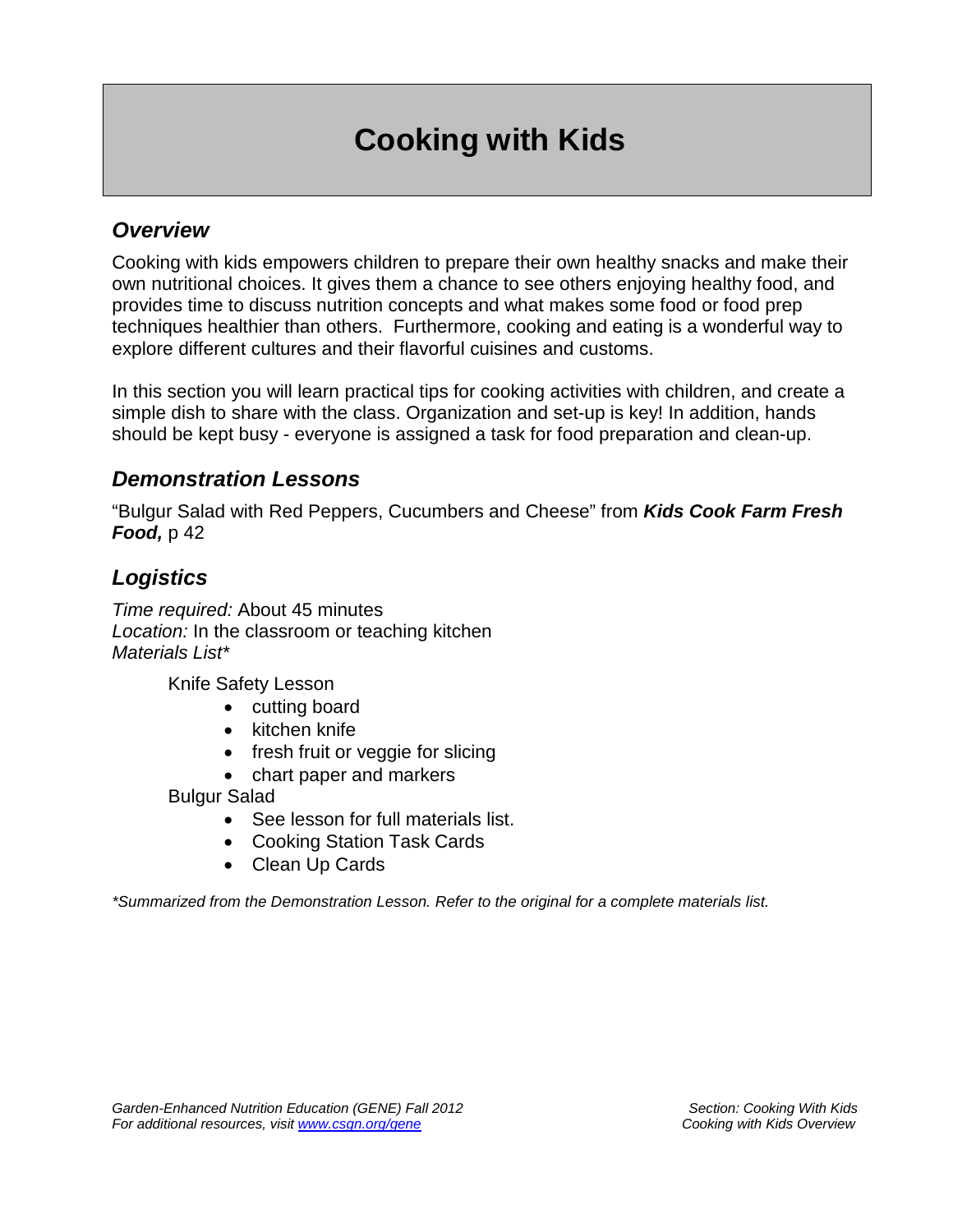## **Free Online Resources that Support Teaching about Cooking with Kids**

*Kids Cook Farm Fresh Food,* "Cooking Equipment" from page xx. Comprehensive shopping list of equipment for classroom food preparation. *(Grades 2-7)* http://www.cde.ca.gov/ls/nu/he/documents/kidscookcomplete.pdf

*Harvesting Health,* North Coast Collaborative "Cooking Activity Methods." Appendix 2 and "Sequential Nutrition Education Opportunities for Children" Appendix 1. *(All grade levels) http://www.northcoastnutrition.org/garden-based-nutrition-education*

*Grow It, Try It, Like It!* - Hand Washing and Polite Food Tasting Instructions on page 43 of The Basics manual. This teaches students how to taste something new in an appropriate manner. *(Preschool) http://teamnutrition.usda.gov/Resources/growit.html*

**"Cooking Box Supply List"** Content suggestions from Gault Elementary School in Santa Cruz. *(All grade levels) http://www.healthyschoolenvironment.org/training-resources/nutrition-education*

#### **Recipe Resources** *(All grade levels)*

*Cooking with California Food* Internationally flavored recipes using seasonal produce. http://www.ecoliteracy.org/cooking-with-california-food

*Kids Cook Farm Fresh Food* Activities; recipes featuring fresh produce; farmer profiles; and more in this free, downloadable curriculum for grades 4-8. Connected to CA content standards.

http://www.cde.ca.gov/ls/nu/he/documents/kidscookcomplete.pdf

**Got Veggies?** "Cooking and Eating in the Garden," pp 48-55.

**Garden Recipes from Life Lab's Programs** www.lifelab.org/2012/08/gardenrecipes

#### **Good Knives for Student Use**

#### **Early Elementary**

[www.montessoriservices.com](http://www.montessoriservices.com/) – Wavy Chopper and others [www.curiouschef.com](http://www.curiouschef.com/) - Curious Chef Knife

#### **Upper Elementary**

[www.ablekitchen.com](http://www.ablekitchen.com/) - Search for "rounded steak knives"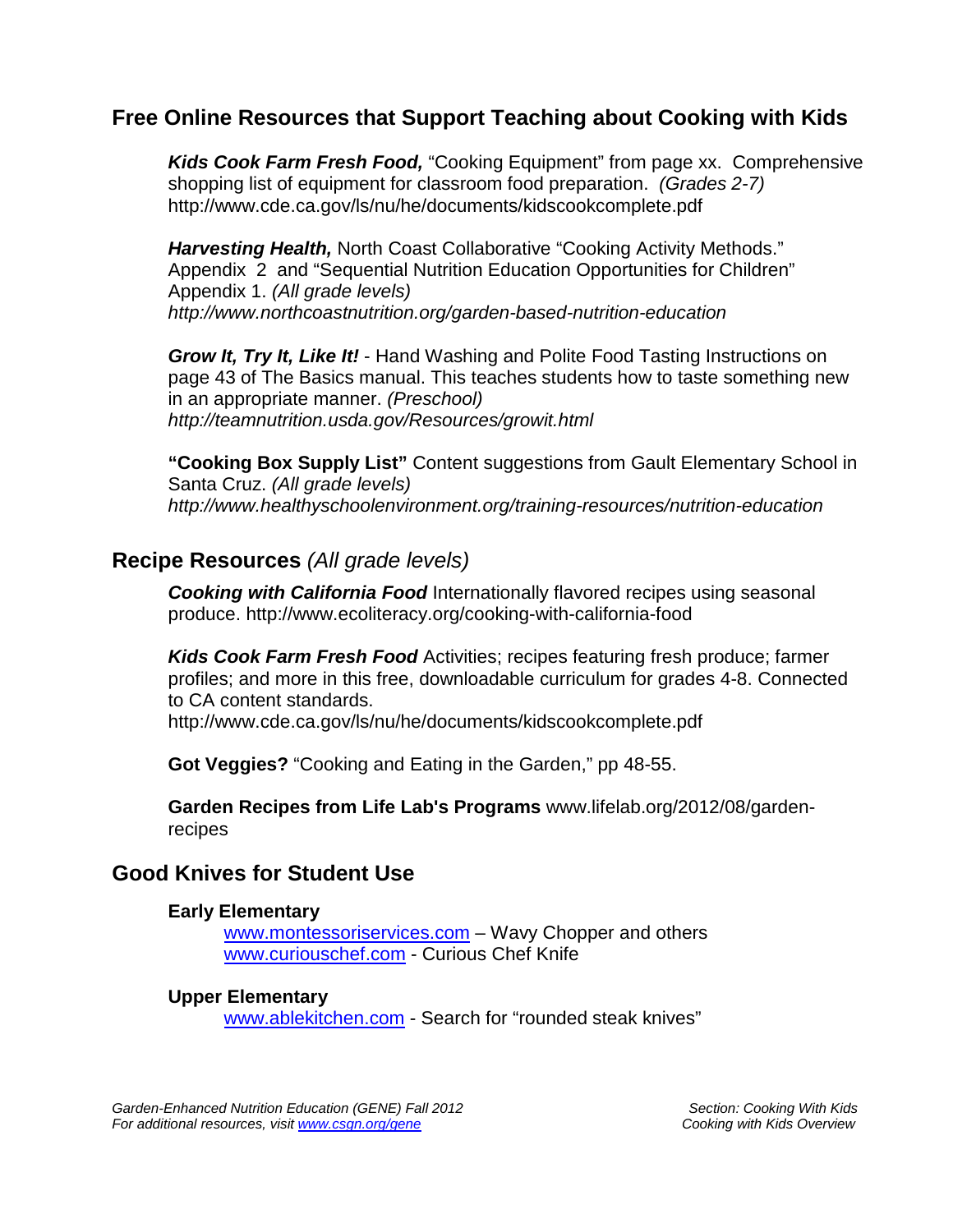## *Food for Thought*

- Can you envision preparing this recipe with your students? How might you modify it to fit your student population?
- How might you connect these activities to the garden and academic subjects?
- If you do not have a classroom with a stove or oven, how might you still be able to prepare these dishes with your students?
- How might you store and share materials to be used by multiple classrooms?
- Food is integral to culture. How can you incorporate ethnic foods into your cooking/nutrition lessons?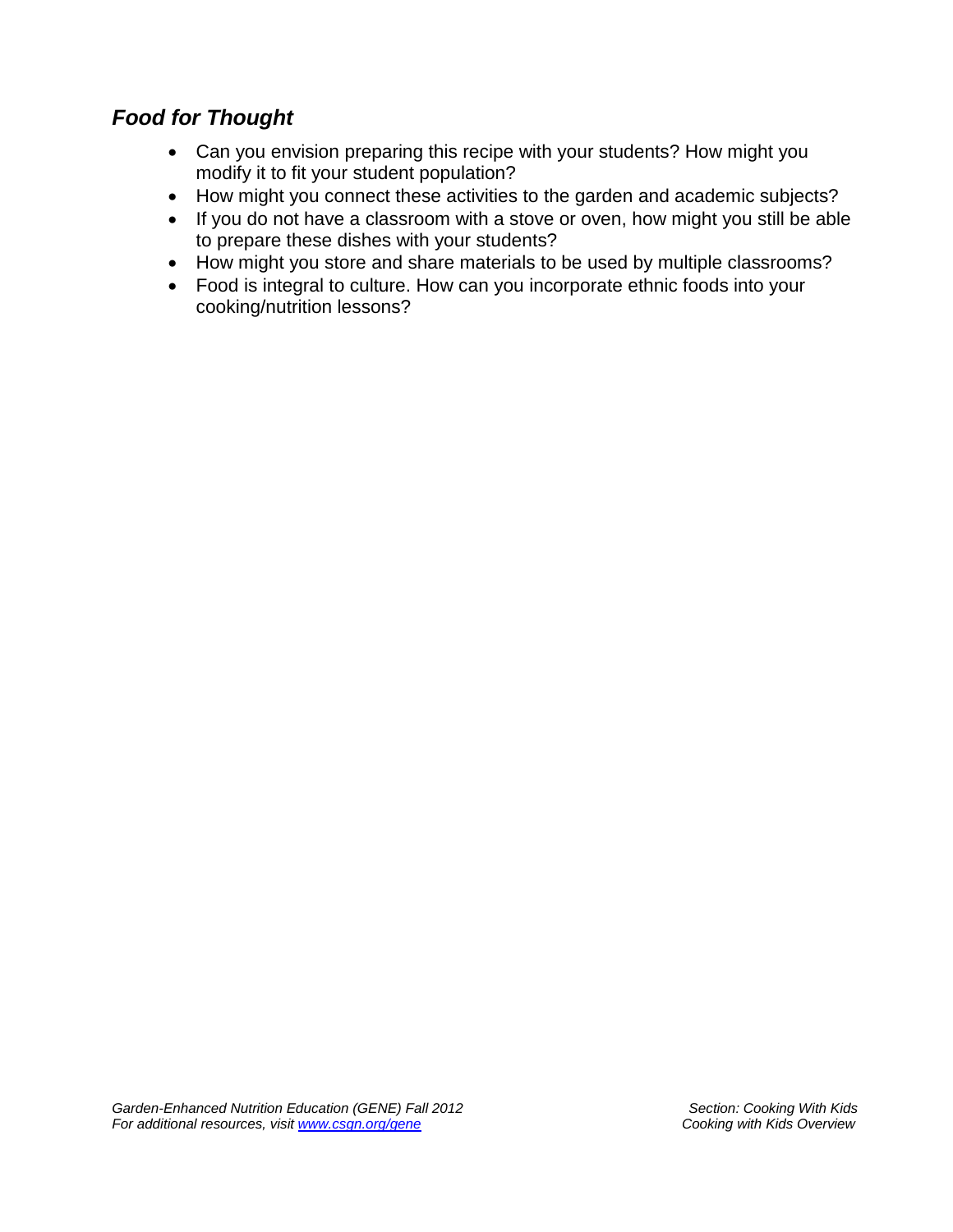## **Tips for Cooking with Kids**

## *Enjoying Food with Students*

Enjoying a fresh harvest is one of the best parts of gardening with students. Many teachers have noticed that students who have helped grow, harvest, and prepare fruits or vegetables are more likely to try them, like them, and want to eat them again. However, this openness does not come from teachers *requiring* their students to try new foods, and doing so may actually get in the way of students developing more positive attitudes toward fruits and vegetables.

Let your students know that you hope they will try new things, but that they will not be required to eat anything, and they will never have to finish anything they don't like. Some teachers tell students that if they take a bite of something and don't care for it, they can spit it out onto the soil, where it will decompose and help new plants grow. Many students, when given this freedom, feel less apprehensive about trying new fruits and vegetables.

Don't be discouraged if students don't try something the first, or even third, time it is offered. Some students may need to see a food several times before they accept it enough to try it; and they may need to try it a few times before they come to like it. Keep offering fresh snacks from the garden, and make sure the students see you enjoying the snacks yourself!

#### *Cooking Supplies*

The following is a list of basic supplies for cooking in the classroom or in the garden. Quantities are geared for up to five small groups of 2-4 students each. Some schools keep their cooking supplies on a rolling utility cart. This allows them to be shared among classes, put away easily, or even rolled outside for an outdoor cooking project. Many of the supplies below can be bought inexpensively at second-hand stores or donated by parents.

- 10 cutting boards, thin plastic
- 10 round-tipped steak knives
- Small, medium & large pots with lids
- 2 large skillets
- 5 baking sheets
- 2 9"x13" baking pans
- 5 mixing bowls
- 1 colander
- 5 cheese graters
- 5 liquid measuring cups
- 5 sets of dry measuring cups<br>5 sets of measuring spoons
- sets of measuring spoons
- 5 wooden spoons
- 5 spatulas
- 1 steamer basket
- 5 vegetable peelers
- 5 whisks
- 1 can opener<br>2 manual citru
- manual citrus juicers
- 1 ladle
- 4 potholders<br>2 rolling pins
- rolling pins
- 1 salad spinner
- 
- 1 bottle of dishwashing soap<br>5 sponges with scrubbing sid 5 sponges with scrubbing side<br>2 large dish tubs
- 2 large dish tubs<br>2 large dish-dryin
- 2 large dish-drying racks<br>5 kitchen towels
- kitchen towels
- 1 electric skillet (optional)
- 1 blender<br>1 hand mi
- 1 hand mixer<br>2 electric hott
- 2 electric hotplates
- 1 first aid kit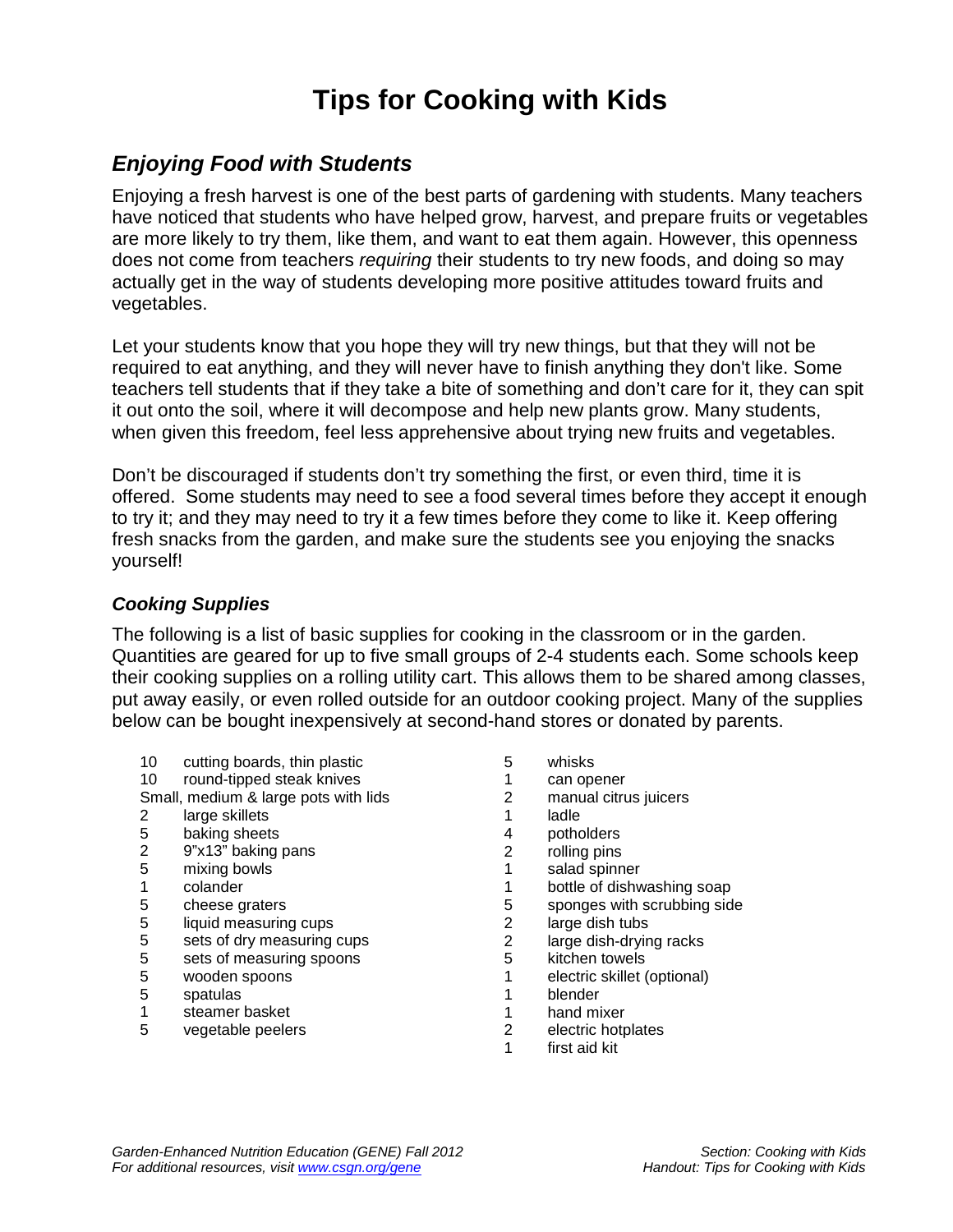## *Food Safety*

Safety concerns should always be foremost in your mind when cooking with students. Be informed about any food allergies in your class, as well as your district's policies on food and health. Establish hand-washing routines and safety rules with your class.

### *Washing Hands*

All participants in cooking activities should wash their hands before cooking, after taking a break from cooking, after touching their faces, sneezing, or coughing, and before drying or putting away dishes. Teach students to wash with warm water and soap for 20 seconds, then dry their hands with a clean cloth towel or paper towel. Demonstrate for students coughing into your shoulder, or "scratching" an itchy nose with your upper arm.

## *Safe Food Handling*

- Cover all cuts on hands with bandages or gloves while cooking.
- Tie long hair back during cooking.
- Consider excluding ill students from cooking activities.
- Wash the sink with hot soapy water before and after washing fresh produce.
- Wash produce under running water, just before preparing or eating, unless it comes in a package that says it is pre-washed.
- When appropriate, scrub produce with a clean vegetable brush. Scrubbing is especially important with melons in particular, to remove any bacteria that may be on the rind before slicing through the rind and spreading the bacteria to the interior of the fruit. Sanitize the brush by placing in boiling water for 20 seconds or rinsing in a weak bleach solution (1 teaspoon chlorine bleach in a quart jar of water).
- Don't use dish soap or hand soap for washing produce, as it may remain on the fruit after rinsing.
- To dry fruits or vegetables after washing, use paper towels.
- Wash cutting boards before and after food preparation. If you have access to a dishwasher, use it to clean and sanitize cutting boards. If not, rinse them in a weak bleach solution (see above). Use separate cutting boards for produce and meat products. Do not place cooked foods on the same surface that was used to prepare the foods when raw; this is especially important for meat products but also applies to vegetables.
- Designate one person to serve each dish (for example, one person is in charge of ladling soup into bowls) rather than allowing every person to touch the same serving utensil.
- Keep hot foods hot if serving over an extended period of time.
- Store all cut vegetables or fruits and prepared foods in the refrigerator, letting them sit out for no more than two hours before refrigerating.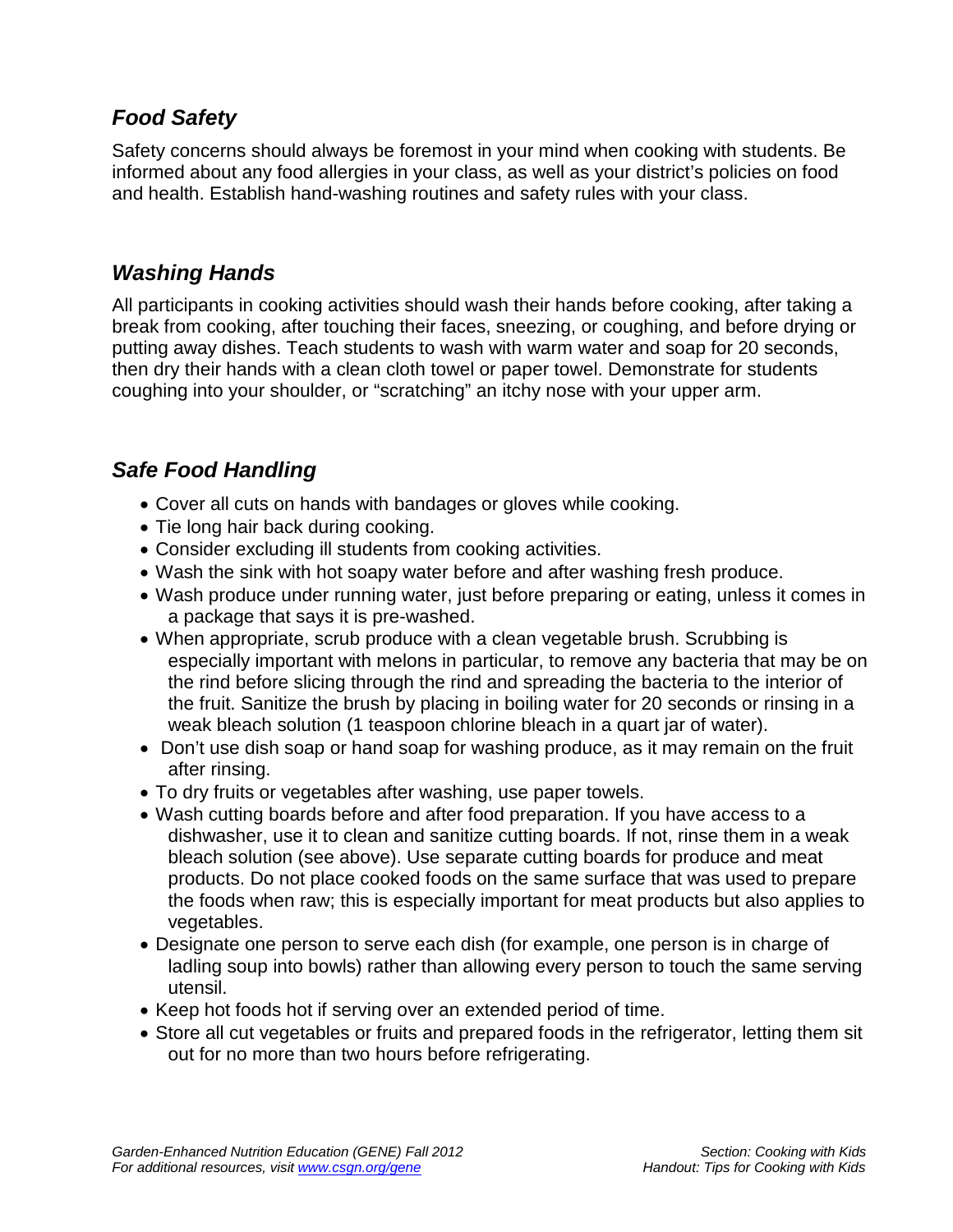## *General Cooking Safety*

- Turn pot handles to the back of the stove.
- Turn burners off when not in use.
- Keep flammable items away from the stove.
- Keep electrical cords away from water and wet hands, and secure them so that no one gets accidentally caught by them (taping them down can lessen the tripping hazard).
- Keep the cooking area free of things that students might trip over.
- Ask students to walk, not run, in the cooking area.
- Warn students when items such as electric skillets are turned on.
- Wait to serve hot food until it is cool enough to safely eat, but also teach students to test the temperature with their fingers and blow on the food if necessary.

## *Basic Knife Safety Rules*

Consult your school's policy on knife use before introducing knives in the classroom. Make a poster of simple knife use rules, and discuss knife safety every time knives are used.

- **Elbow Room:** Make sure you have plenty of space before starting to use a knife (some teachers advocate spacing students more than an arm's reach apart).
- **Eyes on the Task:** Watch what you are doing while using a knife. If you need to look up, stop cutting for a moment.
- **Claw & Saw:** The hand holding the food should be in a claw shape, with fingers curved and the thumb behind the fingers. The cutting hand "saws" with the knife well away from the fingers. Alternatively, the non-cutting hand can be placed on top of the hand with the knife.
- **Low & Slow:** Take your time when cutting, and keep your knife at the cutting board, not waving through the air.
- **Cut Away From Yourself:** Cut away from your body, not toward your body. Keep the knife tip facing the center of the table, and the blade facing down toward the cutting board.
- **Knives in the Basket:** When you are done with your knife, place it in the knife basket in the center of the table. Never walk away with your knife, and never place knives in a sink or dish tub full of water; someone washing dishes could accidentally take hold of a knife and get hurt.
- **Hand it Over Carefully:** If you need to hand someone a knife, offer the handle and and point the blade toward the floor, so he or she doesn't accidentally grab the blade,

If your students will be cutting round, hard things like beets or carrots, have an adult cut the items in half so that they have a flat surface that can be placed down on the cutting board, and won't roll around while the students are cutting. For younger students, boiling or steaming vegetables first makes them easier to cut.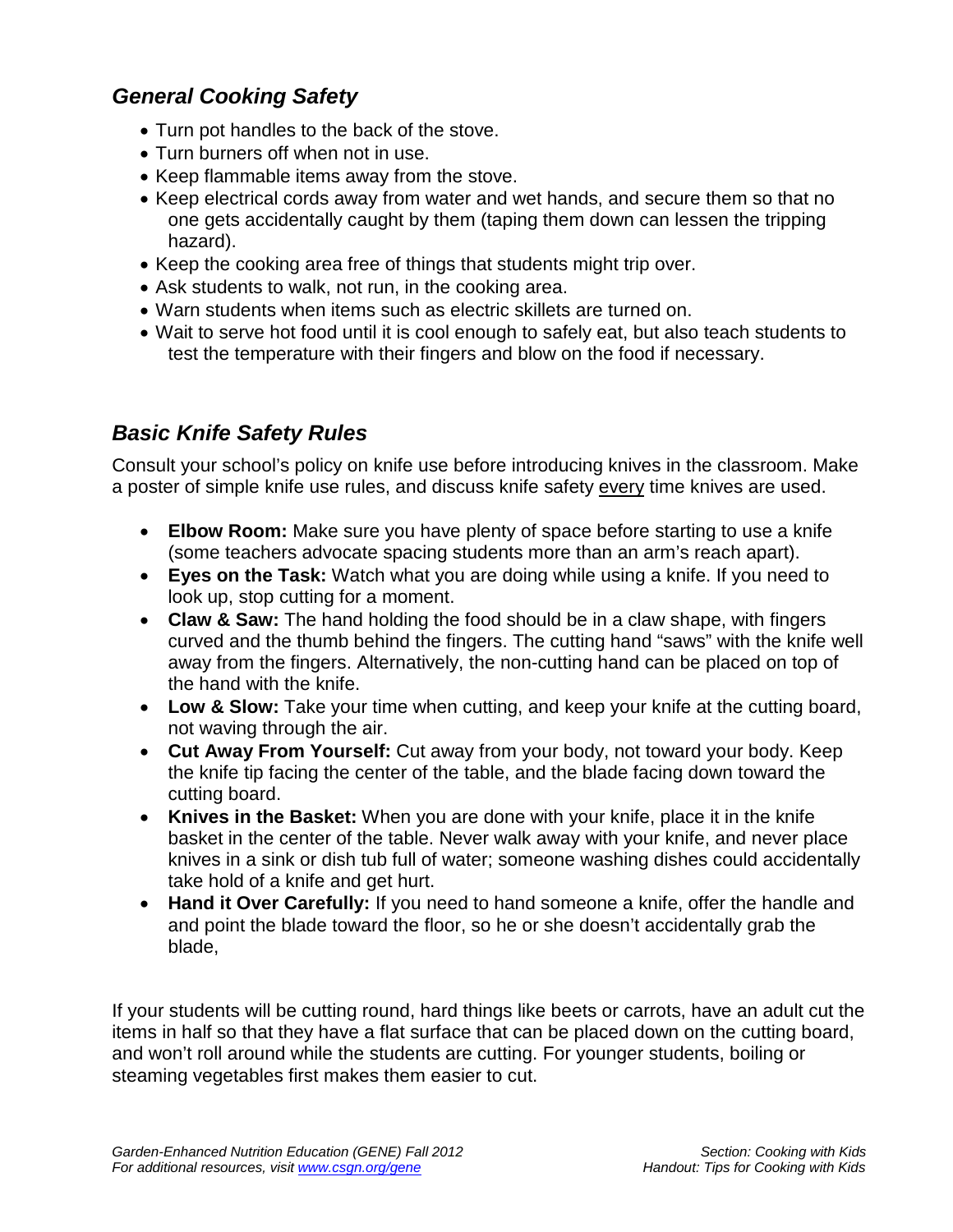When selecting knives for use with students, consider age level and the tasks at hand. Round-tipped steak knives are great for older elementary students, and work well for most vegetables. The serrated edge works well with a "sawing" motion. For younger students cutting soft foods, some teachers use nylon knives or pumpkin carving knives, which are serrated without being sharp.

## *Strategies for Cooking with Students Successfully*

Cooking with students requires thorough preparation and a plan for organizing the activity. Make sure you have all ingredients and needed equipment; make sure you have enough copies of the recipe; and figure out how you will divide up the tasks in the recipe.

## *Getting Organized*

There are several ways to organize a cooking activity with students.

- Small Groups divide the students into small groups and have each group prepare the same recipe, each group has everything—all the ingredients and equipment to make the recipe.
- Large Group divide into small groups and have each group harvest and prepare a different part of the same recipe; then combine the ingredients.
- Cooking Show imitate a cooking show, with the teacher at the front of the class doing the bulk of the cooking, but inviting students to the front to help with certain tasks. This method is less participatory, but can be fun and appropriate for certain recipes.
- Production Line use an assembly-line approach. The ingredients are lined up in one location, and students travel down the line adding each item to their plates or bowls. This is useful for simple recipes such as trail mix or salads. It is helpful to have instructions at each item such as "Take one spoonful."

When planning to cook in small groups, some teachers place all supplies and ingredients on one central table, so that one student from each group can get each item as needed and then put it back for other groups to use. Other teachers prefer to give each group a tray loaded with everything they need. Give each group a large-print copy of the recipe they will be using, so that the whole group can read it together. Laminating these copies will make it easy to reuse them next year.

It is ideal, when cooking in small groups, to have one adult per group of 5-10 students. To achieve this student-to-adult ratio, you may invite parent volunteers to lead the lesson with small groups simultaneously, or you might engage your class in an independent learning activity while you do the lesson with one small group at a time.

Prepare the cooking area ahead of time, so that when students arrive, they can simply wash their hands, watch a demonstration of how to do the specific tasks in the recipes, and then split into groups and complete the tasks. Depending on your students' grade level and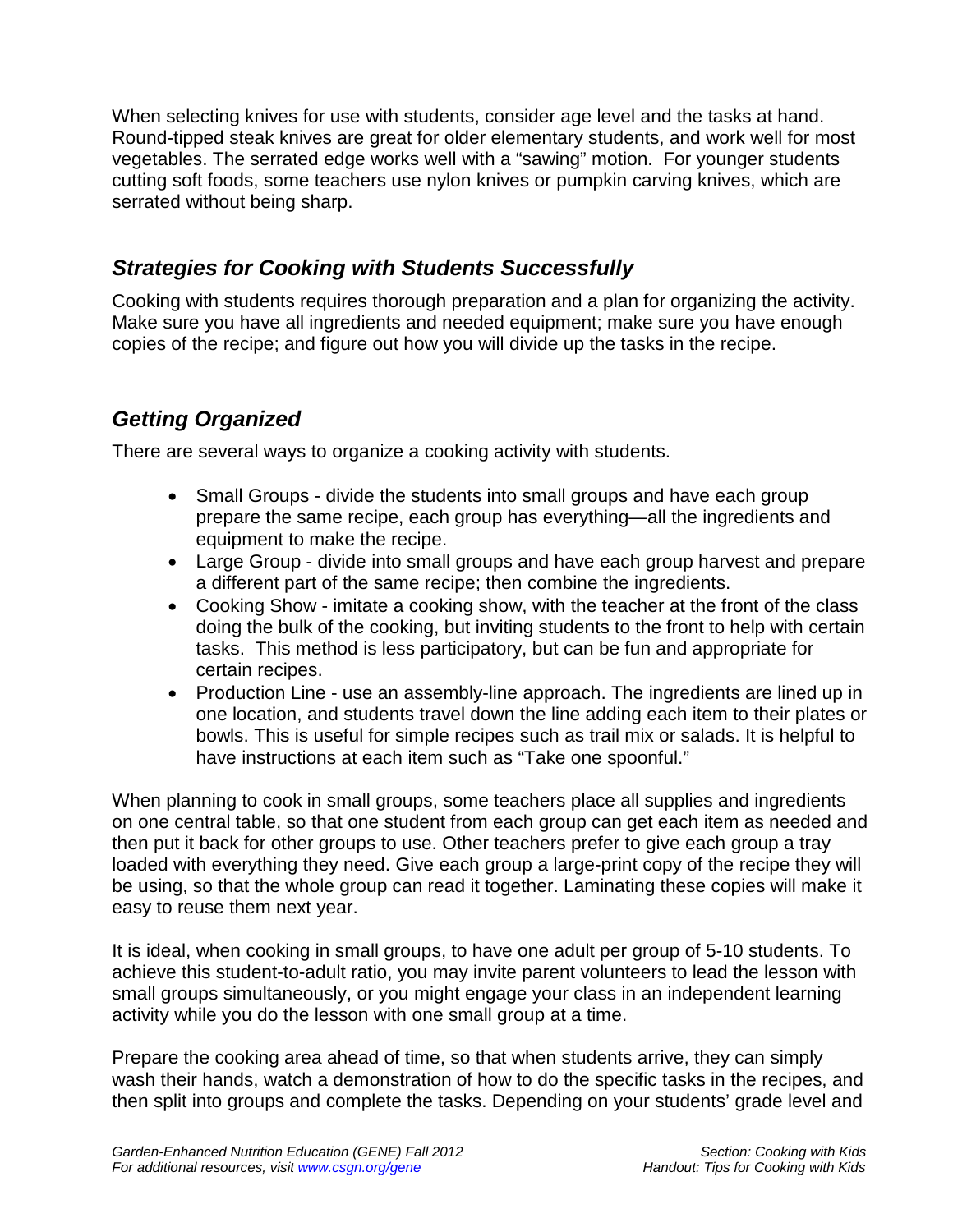abilities, you may assign each student specific tasks, or you may allow them to choose their own tasks within their small groups.

When deciding how to break a recipe into individual tasks, remember that students will be more concerned with having jobs to do than with efficiency. So for example, if a recipe calls for 2 ½ cups of flour, and your students are working in groups of five, passing the bag of flour and asking each student to add ½ cup of flour often works better than having one student measure all the flour. Rotating the task of stirring is also helpful.

## *Modeling Cooking Skills*

Demonstrate good cooking skills for your students, and ask classroom volunteers to do the same. When beginning a recipe with students, ask students to read through the recipe out loud, to check that they have all the necessary ingredients and supplies assembled and to make sure that they understand all the steps of the recipe.

Before allowing students to measure, demonstrate using a dry measuring cup for dry ingredients and leveling it off; demonstrate using a liquid measuring cup for wet ingredients, setting it on a level surface and getting your eyes level with the liquid to judge the accuracy of the measurement. Demonstrate how to measure accurately with measuring spoons, holding the spoon over a separate bowl while filling it, so that if it is overfilled, the empty bowl will catch the mess and the excess will not end up in the recipe.

If you will be cooking a recipe that would benefit from students' tasting it to adjust seasonings, model a way to taste without sharing germs. Use a clean spoon, take a small amount of food, exaggerate blowing on it and checking the temperature, taste, and then deposit the spoon in the dish tub (with an enthusiastic "Mmm!" or "Needs a bit more salt!").

After you have demonstrated a task, such as chopping carrots into half-rounds or slicing a bell pepper into 2-inch strips, leave your sample out. Students can then look back at the example on the cutting board to remember what the final product should look like.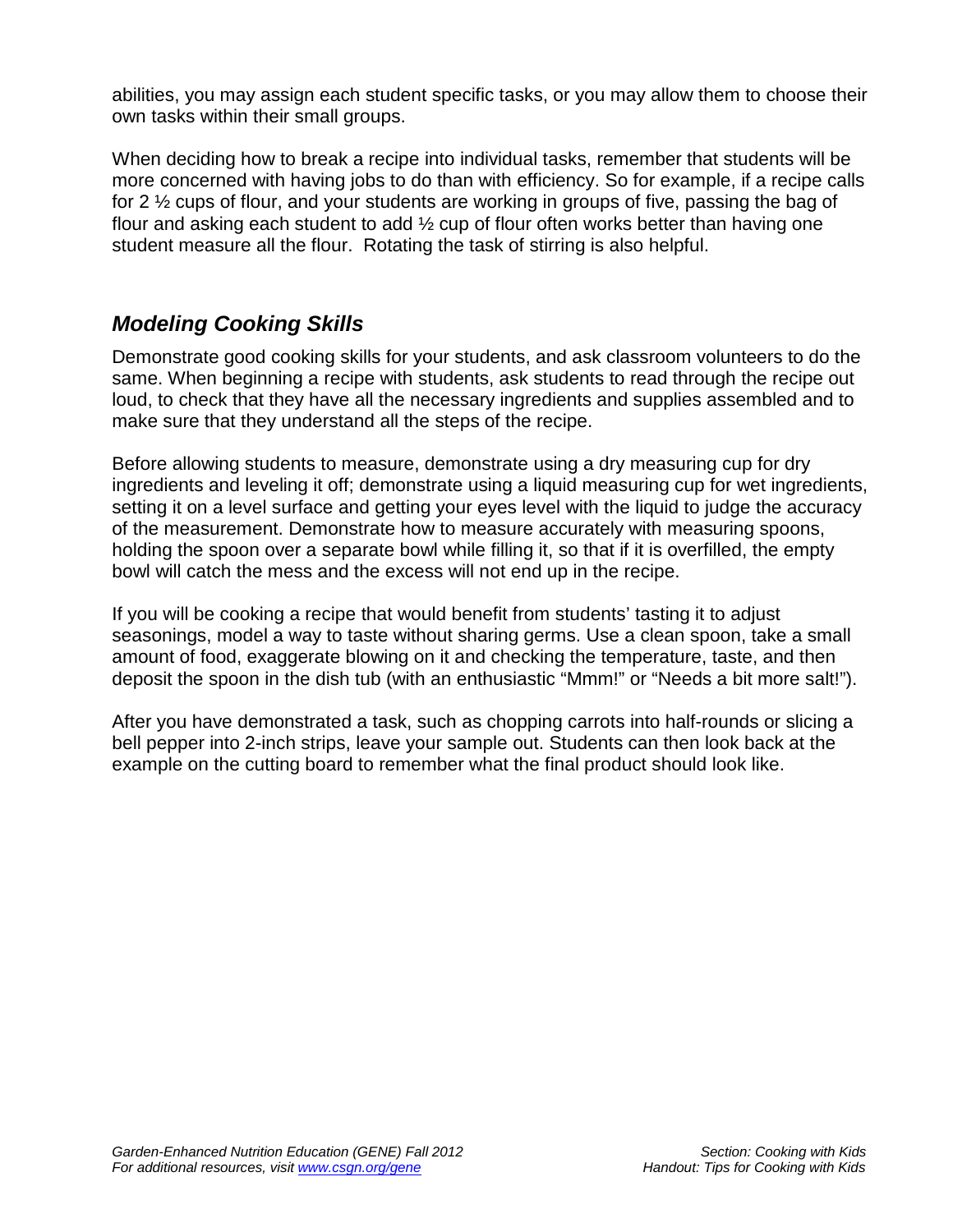### **Age-Appropriate Cooking Tasks**

Kids love to help prepare food. In addition, the more involved they are in harvesting and preparing healthy foods, the more likely they are to eat them. Of course, the ways kids can be involved will depend on their dexterity, their ability to follow directions, and their age and experience.

The following is a list of age-appropriate food preparation tasks brainstormed teachers attending Life Lab workshops. These are all recommended for supervised groups of about six children at a time.

#### **Grades K-2**

- Cracking eggs
- Crumbling
- Cutting soft items (with scissors or nylon Curious Chef knives; you can parboil carrots and other hard veggies to make them softer)
- Grinding
- Juicing
- Kneeding
- Mashing
- Measuring (you can pre-measure and then have each child measure part, knowing that the entire amount will eventually get mixed in)
- Picking off stems
- Presentation (e.g., decorating with flowers)
- Pushing buttons (on a blender, for example)
- Rolling/Wrapping
- **Scooping**
- Spinning salad
- Spreading
- Sprinkling
- Squeezing
- Stirring
- Tearing leaves, etc.
- Using an apple peeler
- Using an egg separator
- Using a food mill
- Using a mortar and pestle
- Washing (you can give each child 1-2 leaves)

#### **Grades 3-6**

- Blending
- Chopping, slicing, dicing, and mincing with round-tipped steak knives
- Collecting compost
- Doubling or tripling recipes
- Grating
- Reading recipes
- Sautéing
- Seasoning
- Washing

#### **Grades 7-12**

With appropriate supervision and instruction, children in this age group are generally capable of just about any task described in a recipe. Cooking with this age group also provides us with excellent opportunities to teach or reinforce their math skills, such as adding or multiplying fractions or graphing food waste over time. For on-going cooking instruction, children this age can start to improvise in the kitchen or use their own ideas to improve upon recipes.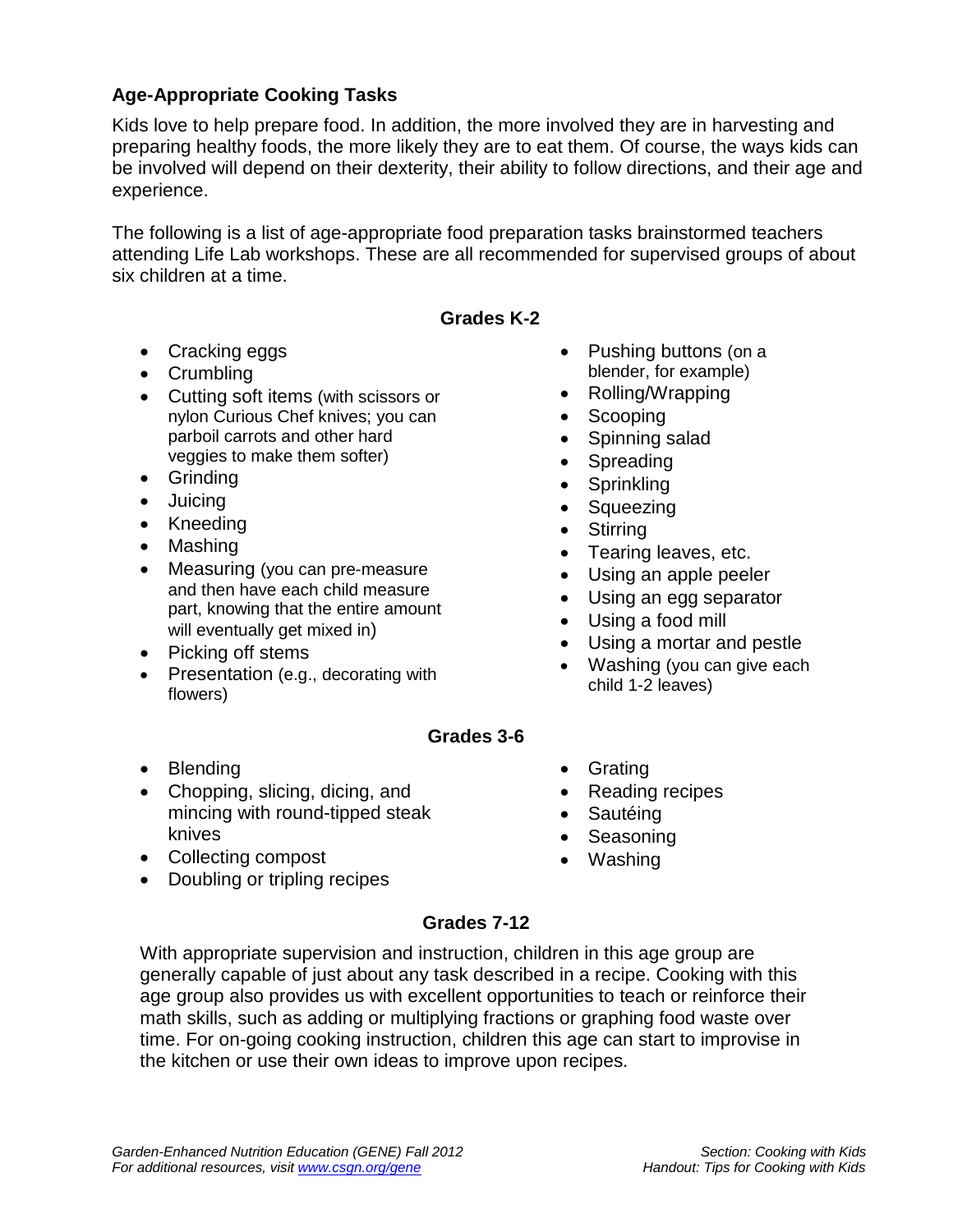#### **Serving**

Once the recipe is prepared, we recommend cleaning the entire cooking area first. In many cooking activities, this can be done while the meal is on the stove or in the oven. Then, once the entire area is clean, make sure that students are seated before serving the food. Give them a few minutes to enjoy what they have made before guiding students into further discussions. Allow students a chance to share what they liked, and what they might do differently if they made the meal next time. Then conclude with any relevant discussion topics, such as where the ingredients came from.

#### **Cleaning Up**

Use a set of laminated "Clean Up Cards" that students pull from a hat to assign and guide them in clean up tasks. *See next page for printable Clean Up Cards.* You may need to adapt these cards to fit the specific clean up needs of your food preparation area.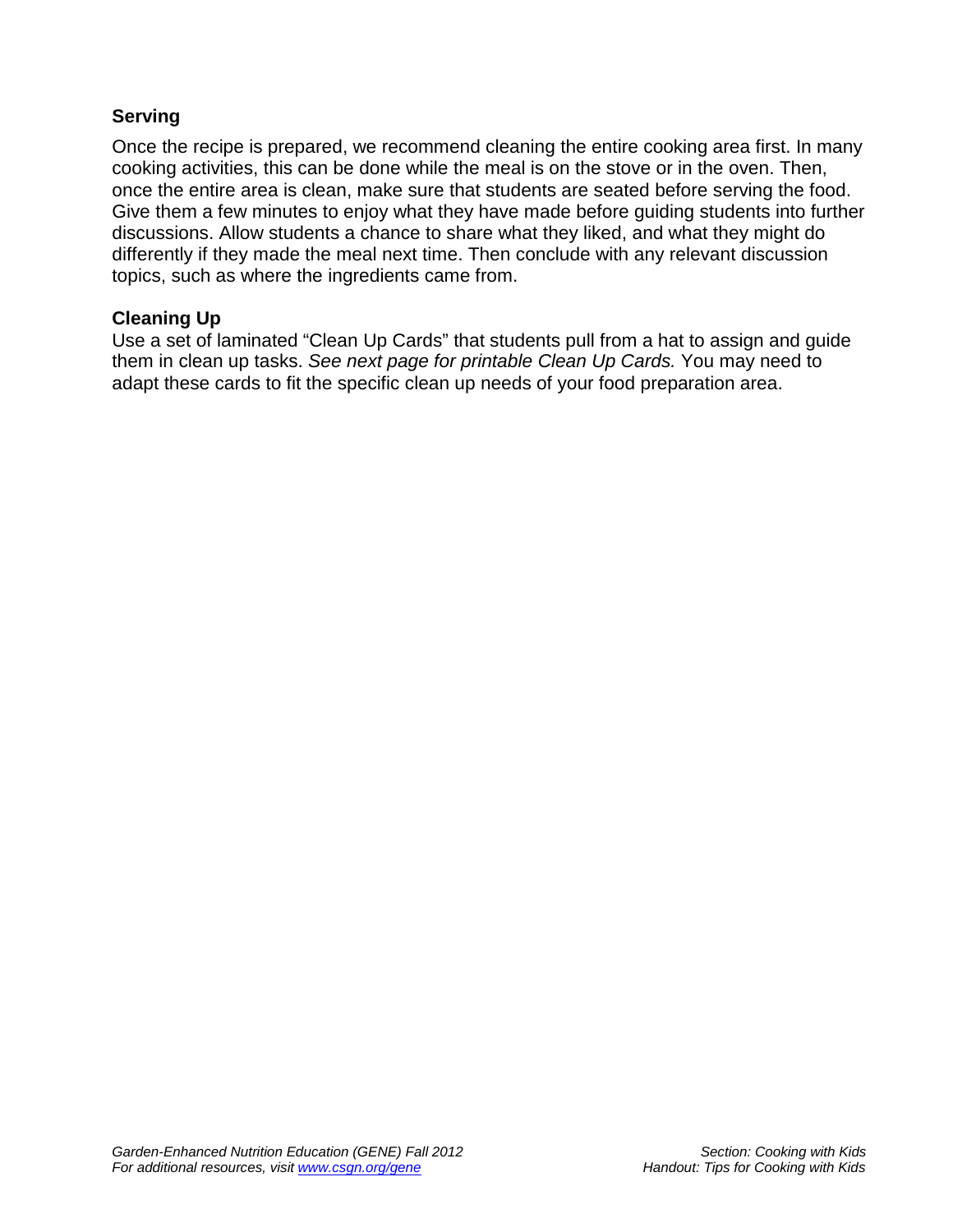| Dish Washer: Scrub all dishes<br>with soap and warm water | <b>Counter Cleaner: Bring dirty</b><br>dishes to sink and clean<br>counter                                                                                                  |
|-----------------------------------------------------------|-----------------------------------------------------------------------------------------------------------------------------------------------------------------------------|
| Dish Rinser: Rinse soap off of<br>dishes                  | <b>Store Food, Compost,</b><br>Recycle, Garbage: Put leftover<br>food in refrigerator, food<br>scraps in compost bin, and<br>recycle or throw away any<br>remaining garbage |
| Dish Dryer: Dry each dish with<br>a clean dish towel      | <b>Supply Organizer: Put away</b><br>aprons, cooking equipment,<br>unused ingredients, stools,<br>etc.                                                                      |
| Dish Organizer: Put away dry<br>dishes                    | <b>Sweeper: Sweep the floor</b>                                                                                                                                             |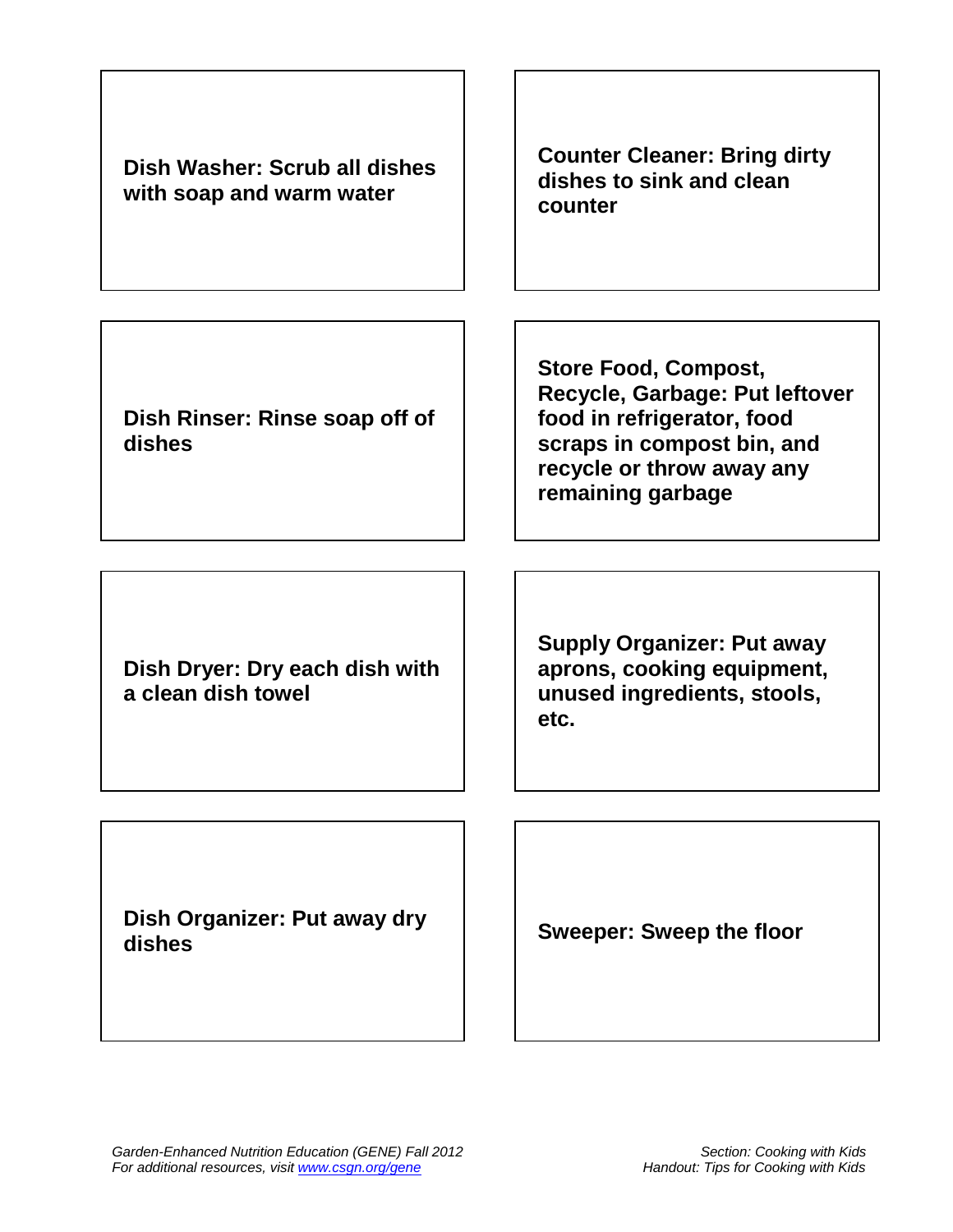

## Knife Safety Lesson

#### Grade Level: 2-8

#### Description:

In this lesson, students will discuss the hazards of working with sharp knives and then the teacher will demonstrate procedures for working with knives safely. This lesson is best done directly before the first food preparation lesson that involves kitchen knives.

#### Objective:

Students will know how to use a knife safely, and they will understand that they must follow safe knife use protocol in order to participate in food preparation that involves kitchen knives.

#### Teacher Background:

While cooking can be a highly engaging and educational activity, it can also be dangerous. This is particularly true when using kitchen knives. Nonetheless, by effectively establishing procedures at the outset and sufficiently supervising students, students can safely use kitchen knives to participate in a wide variety of food preparation activities. We only recommend allowing students to use knives in groups of 8 or less with 1 or more adults. You can do this by running a cutting station while other students work independently on a separate project, or by inviting in other adult volunteers to supervise small groups.

#### Materials:

- o 1 clean work surface
- o 1 cutting board
- o 1 kitchen knife (we recommend round tipped serrated steak knives)
- $\circ$  1 fresh fruit or vegetable for slicing
- o Chart paper
- o Markers

#### Preparation:

Set out all materials onto a clean work surface in an area where all of your students can see you at once.

#### Class Discussion:

In this class, we are going to use knives. Of course, knives can be dangerous, and you will only be allowed to use these knives if you agree to use them properly. Knives are tools in the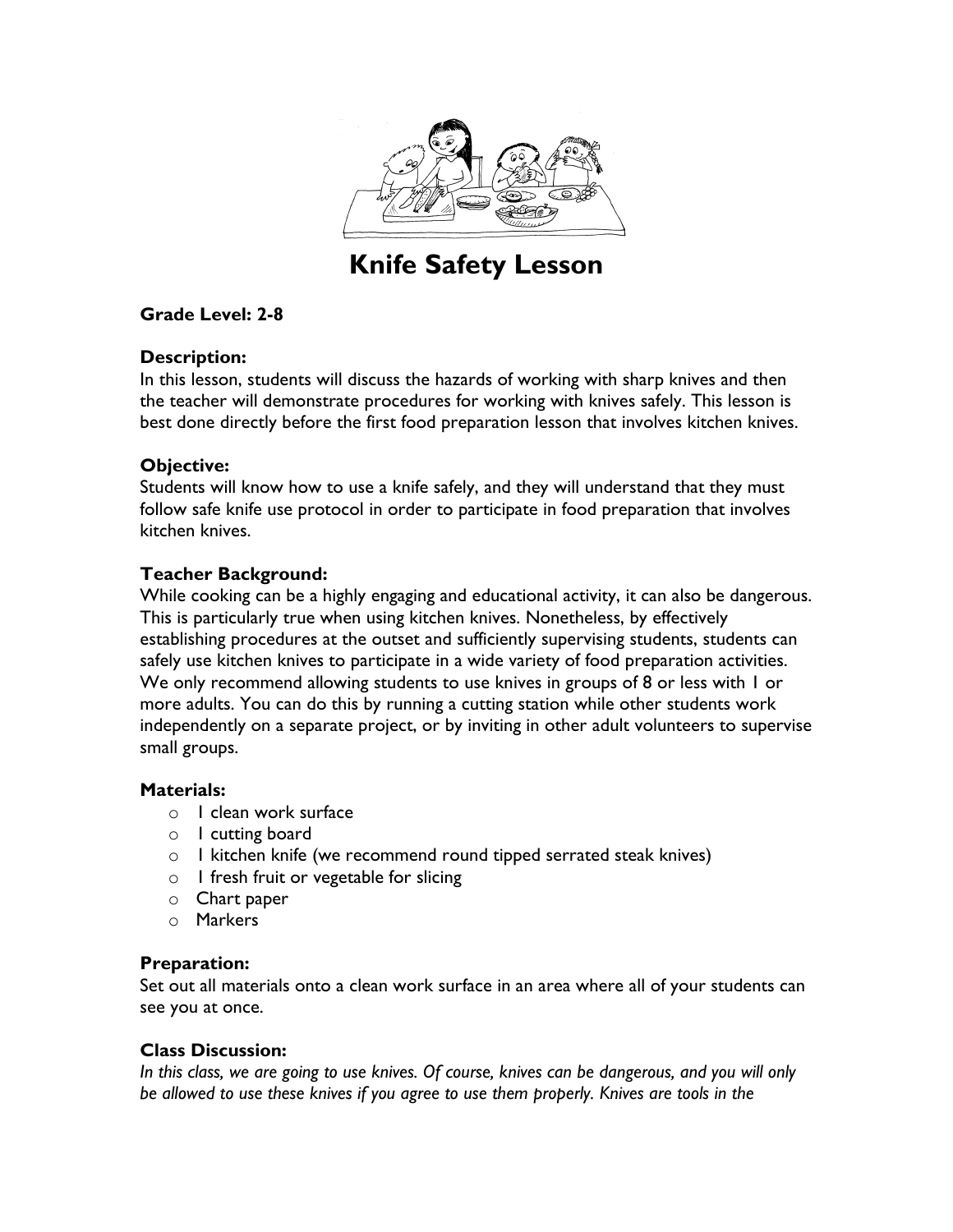kitchen, but they are not toys to be played with, even jokingly. What can knives help us do in the kitchen (chop vegetables, slice fruit, etc.)? Of course, if we are not careful with knives, we can cut ourselves or others. Who here has ever used a sharp knife? Keep your hand up if you can tell us one tip for using a knife safely?

Create a Safe Knife Use procedures list, and make sure it includes the following tips:

- o Give yourself space Only use a sharp knife when you know that no one else is within an arm's reach of you.
- o Claw and Saw To keep your fingers out of the way of the blade, you can hold your fruit or vegetable with a "claw" rather than with straight fingers and then use the knife to "saw".
- o Cut round things in half, and then place the flat edge down to cut more.
- $\circ$  Always leave knives at the table When students are finished with their knives, they can wipe them down with the wet towel on the table and place them in the bucket for cleaning later.
- $\circ$  Stay focused Take your time and pay attention to your work. If someone calls your name, for example, you can stop what you're doing to look up and respond.

### Action:

1. Now that we have this list, I will demonstrate safe knife use for you. As I am working, please raise your hand when you see me following one of the guidelines. (between each step listed below, pause, put your knife down on your cutting board, and call on people with their hands raised.)

- o Wash your hands and your fruit or vegetable with soap and warm water. Explain that you already washed the knife and cutting board.
- o Before you pick up a knife, stretch your arms out and swing them in front of you and out to the sides. Then say, "Okay, no one is too close to me. I can safely use a knife here."
- $\circ$  Make a claw with one hand by bending all fingers. Using the claw, pick up your fruit or vegetable.
- o Pick up a knife and begin to slice the fruit or vegetable you have, keeping your knife as far from your "claw" as possible. Turn your fruit or vegetable so that you are clearly able to cut away from your hand and body.
- o Wipe your knife off with the wet towel and place it in the bucket.

#### Wrap Up:

Reiterate the importance and seriousness of knife safety.

#### Digging Deeper:

Without using a real knife, have student volunteers act out one of the knife safety tips and allow the class to guess which tip they are acting out.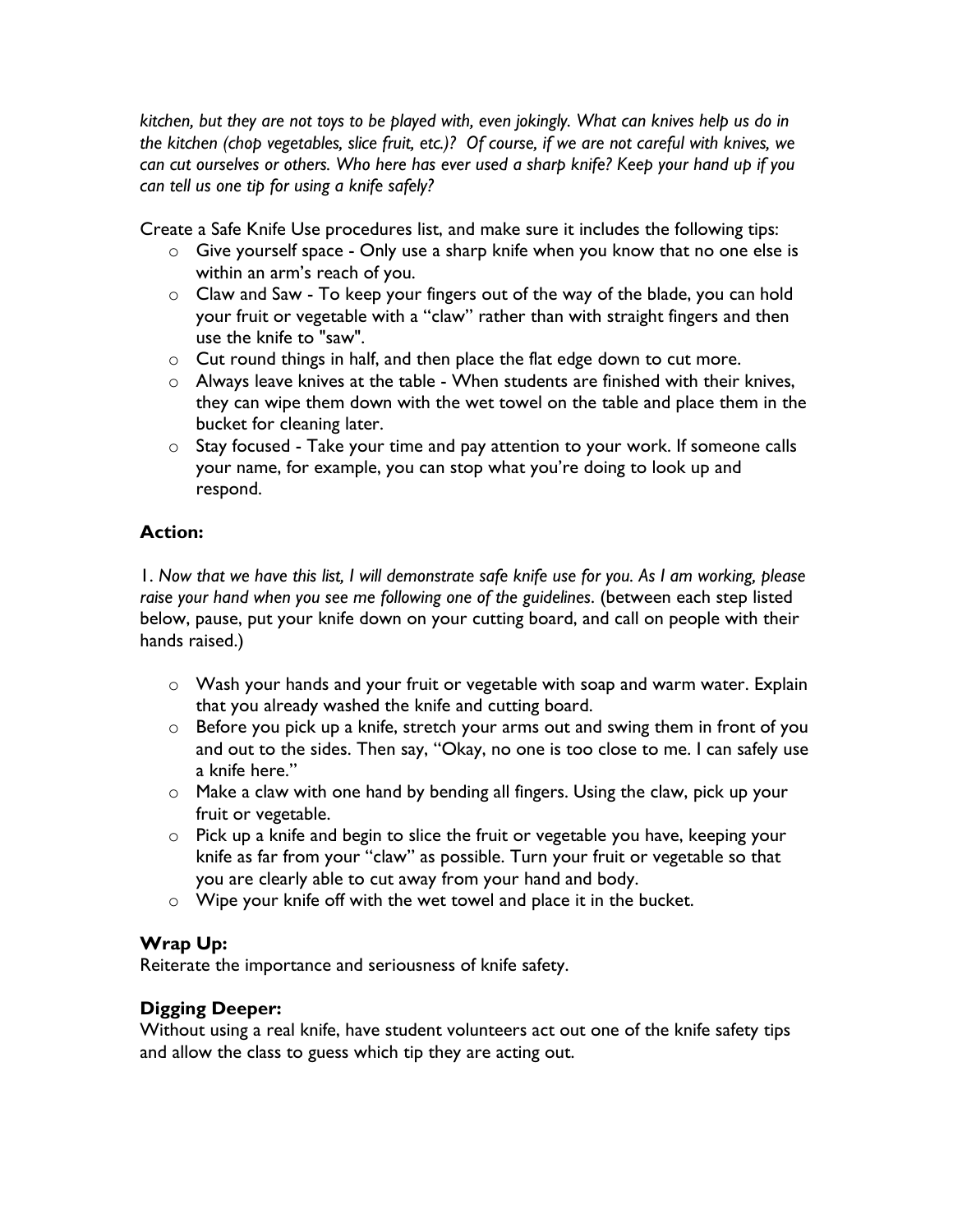## Cooking Equipment

The recipes and activities in this guide may<br>be prepared with everyday kitchen equipment and materials, much of which can be borrowed from home or from the school cafeteria. Try to choose sizes appropriate for a large family. Remember that 20 children is the maximum number of students that is recommended for a safe and quality cooking experience.

If you have the resources for a more permanent set-up, a rolling cart equipped with all the necessary cooking equipment can be a wonderful asset for the school. Properly cared for, it can be used by many classes over many years.

The following kitchen kit includes all the equipment and materials needed for a class of 20 students to perform all the recipes in this guide except those involving an oven. All equipment and materials listed are available at most large drugstores, department stores, or discount stores. The cost of the kit will depend on the quality of materials but may range from \$450 to \$700. Better-quality equipment will last longer and give more satisfactory results; it is often well worth the added expense. A portable convection oven will add about \$250 to the cost.

This equipment will allow a class to prepare every recipe in this book.



As all resourceful teachers and classroom volunteers know, a few pieces of equipment will suffice for many of the recipes. Equipment may be obtained through donations or at thrift stores. For assistance with funding, contact your school's parent-teacher association for information. See also Appendix B, "Farm to School Resources."

#### Class Equipment

2 electric hot plates 2 large (12- to 14-inch) nonstick frying pans or skillets 1 blender Assorted sizes of pots with lids 1 steamer insert for saucepan 1 chef's knife 2 large wooden spoons 2 spatulas 1 set of tongs 3 whisks, assorted sizes 1 egg beater 3 mixing bowls, assorted sizes 1 colander 1 ladle 1 slotted spoon 1 potato masher 1 can opener 1 salad spinner 2 large plastic tubs 5 sponges with rough side 1 bottle of dishwashing liquid 4 kitchen towels 4 pot holders 2 baking sheets 2 large baking pans or dishes 2 canisters for salt and pepper 1 food mill 1 rolling cart 3 large plastic containers to store equipment first aid kit

#### Additional Optional Equipment

electric skillet food processor

#### Student Equipment

10 small plastic cutting boards 10 serrated knives with rounded ends 5 vegetable peelers 5 sets of measuring spoons 5 sets of measuring cups 5 box graters 5 small citrus juicers 5 medium whisks 20 spoons 20 plastic bowls 20 plastic plates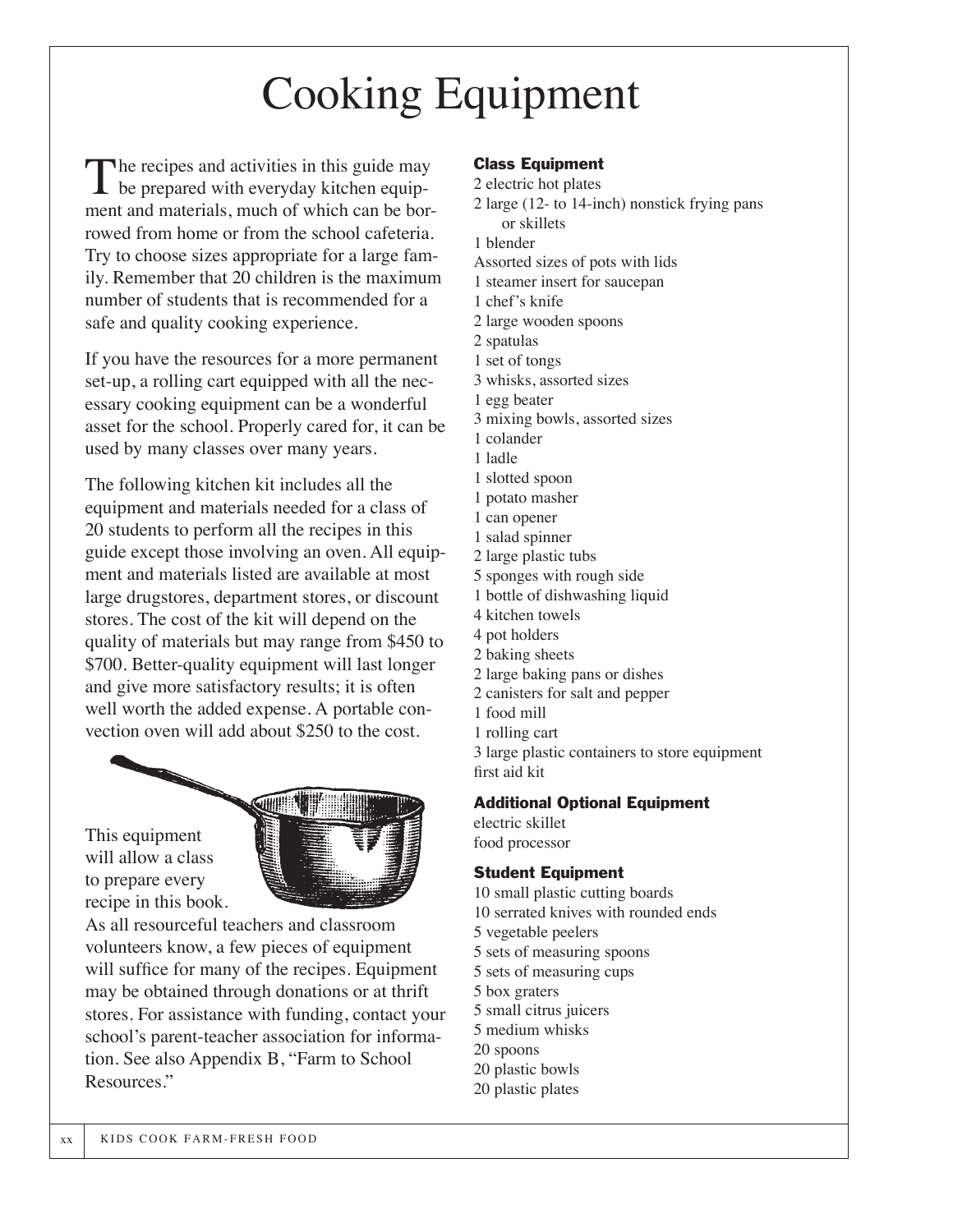## Kids Cook Farm Fresh Food Bulgur Salad

## Station #1 (4 people) –

Materials:

2 cutting boards 2 knives 2 bowls 4 napkins 4 forks 4 plates Journals

4 roasted red bell peppers 2 garlic cloves

Directions:

- 1. Peel off the skin of the roasted red peppers and cut the peppers into ¼ inch strips, about 2 inches long.
- 2. Mince the garlic finely.
- 3. Bring chopped ingredients to the large mixing bowl in the front of the classroom.
- 4. Bring compostable food scraps to the compost pail.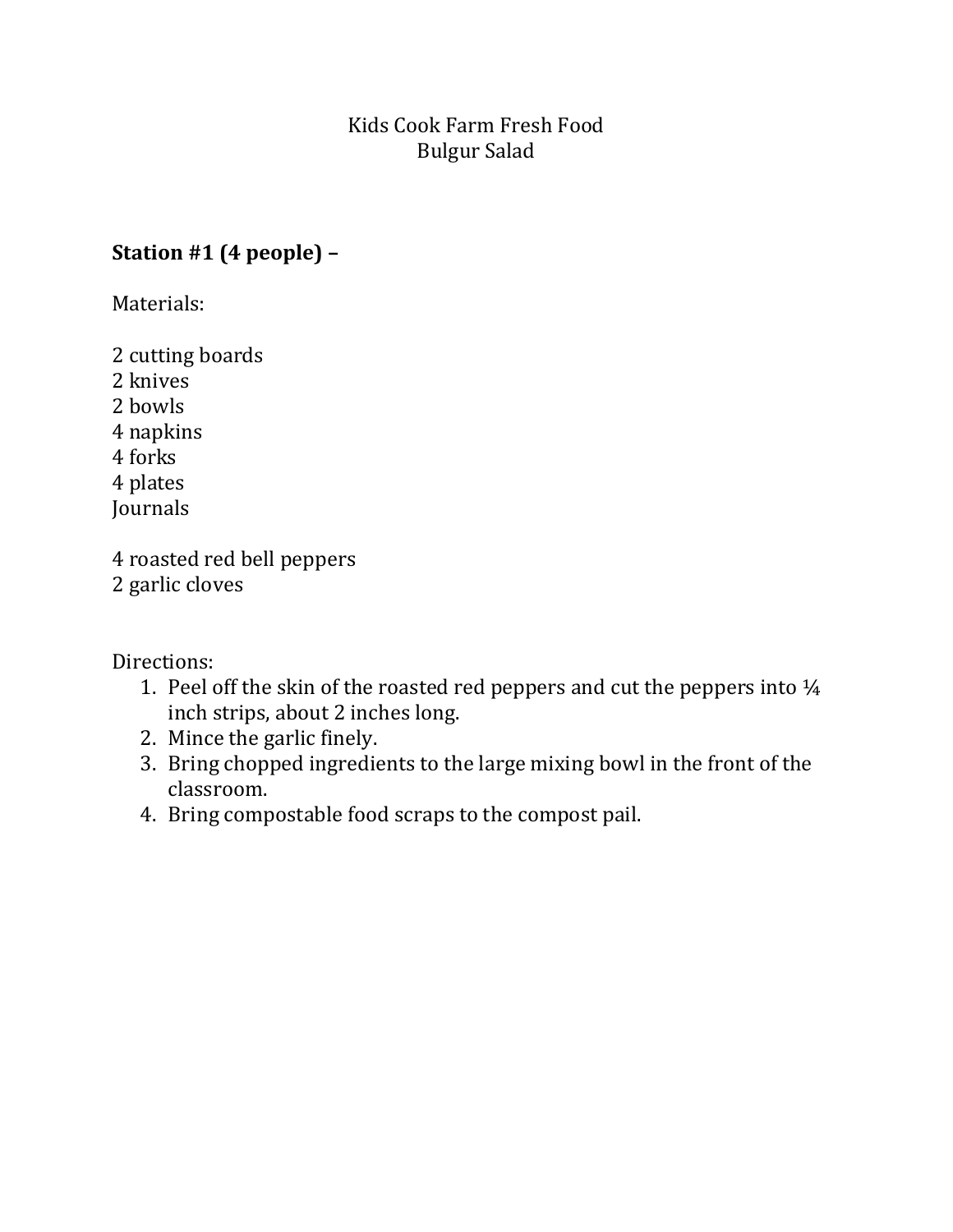## Kids Cook Farm Fresh Food Bulgur Salad

## Station #2 (4 people) –

Materials:

2 cutting boards

2 knives

2 bowls

4 napkins

4 forks

4 plates

Journals

2 cucumbers

1 large bunch scallions

Directions:

- 1. Wash, peel, and dice cucumber into ¼ inch cubes.
- 2. Wash and chop scallions finely.
- 3. Bring chopped ingredients to the large mixing bowl in the front of the classroom.
- 4. Bring compostable food scraps to the compost pail.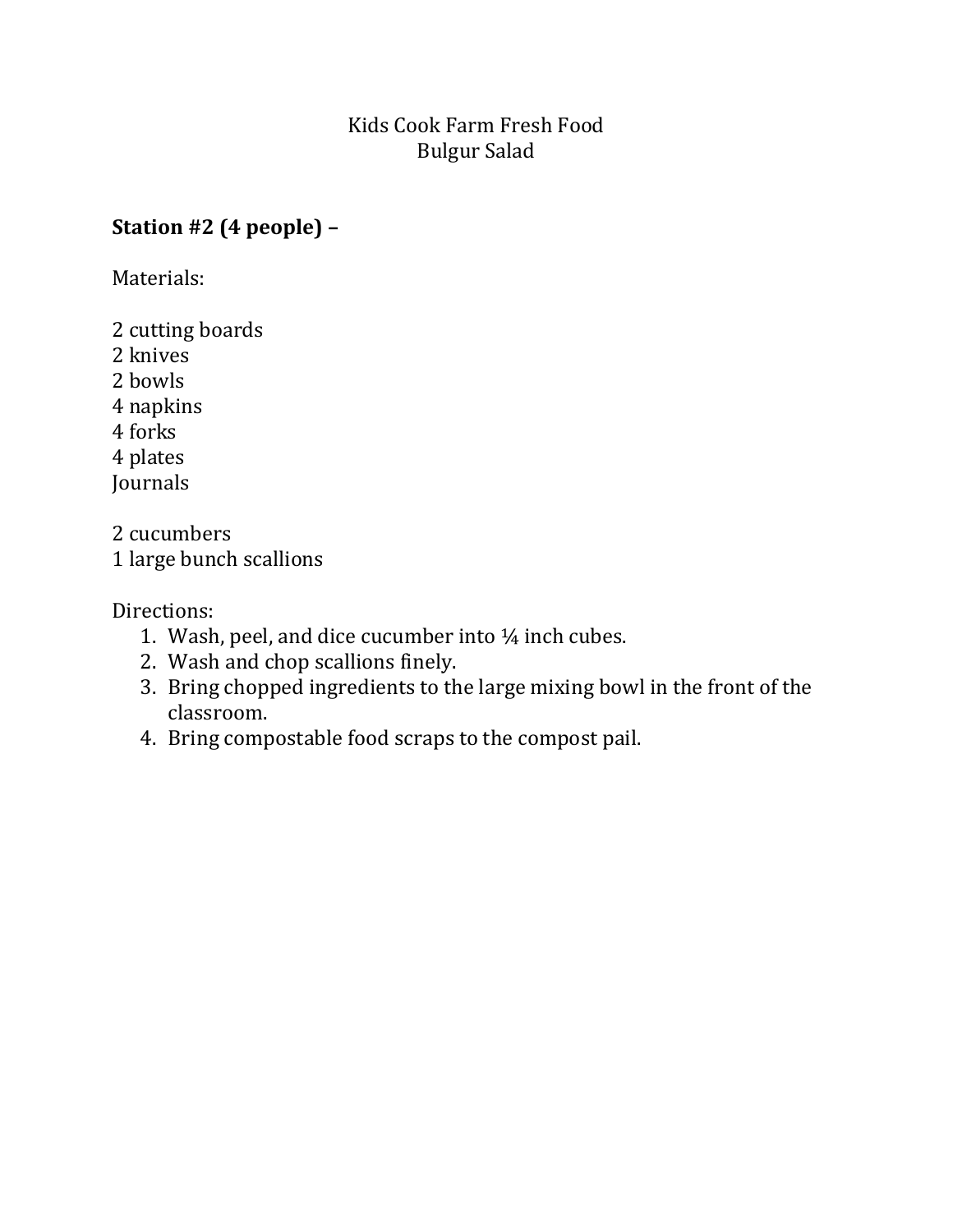## Kids Cook Farm Fresh Food Bulgur Salad

## Station #3 (4 people) –

Materials:

2 cutting boards 2 knives 2 bowls 4 napkins 4 forks 4 plates **Journals** Feta Cheese Mint Cilantro Salt Black Pepper

2 Lemons Olive oil

Directions:

- 1. Crumble enough cheese to measure 2 cups.
- 2. Squeeze lemons to get 6 Tablespoons lemon juice.
- 3. Chop enough mint to get 4 Tablespoons.
- 4. Chop enough cilantro to get 4 Tablespoons.
- 5. Prepare the dressing mix lemon juice, 1 t. salt, and 1/8 t. pepper. Then stir in ½ c. olive oil. Finally, mix in the herbs.
- 6. Bring cheese and dressing to the large mixing bowl in the front of the classroom.
- 7. Bring compostable food scraps to the compost pail.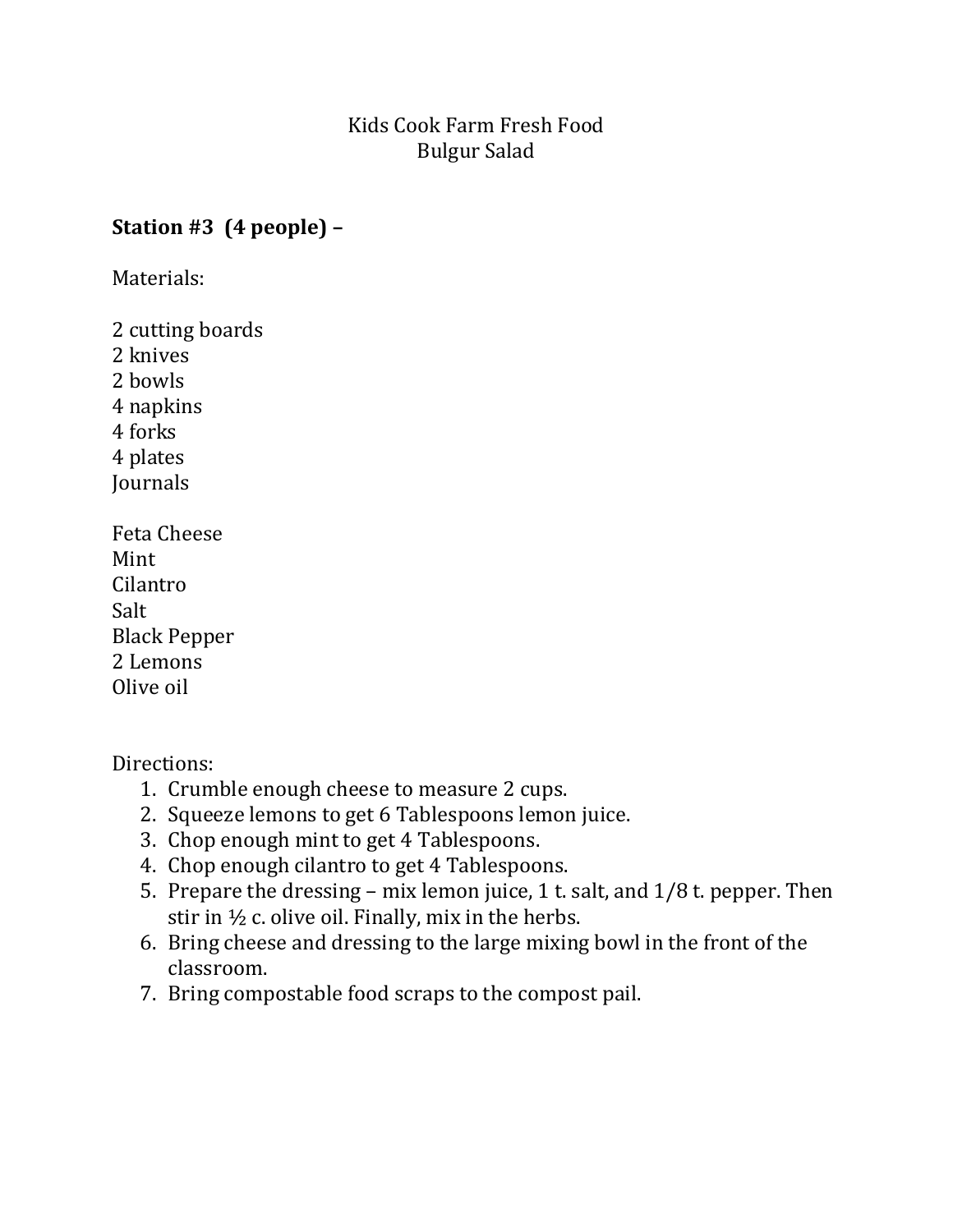#### R E C I P E

# Bulgur Salad with Red Peppers, Cucumbers, & Cheese

Preparation Time: 30 minutes Cooking Time: 30 minutes Recipe Level: Advanced

Total Lesson Time: 1 hour and 15 minutes

#### **Background**

This Moroccan salad is a staple for the people of the Atlas Mountains in northern Africa. It is a wonderful lesson in which to discuss ethnic foods and foods grown in specific regions throughout the world. The recipe is a bit time-consuming, but it allows students to experience several facets of cooking: preparing the vegetables, roasting the peppers, observing the bulgur absorb the water, and mixing the ingredients together into a salad.

#### **Objectives**

*Students will be able to:* Observe, demonstrate, and name the different facets of the cooking process (preparing, roasting, absorbing, and mixing). Understand the functions of different tools for cooking.

#### Ingredients **Materials**

| <i>For a class of 20:</i>      | For the class:      | For each grou |
|--------------------------------|---------------------|---------------|
| 6 red bell peppers             | 1 large mixing bowl | 2 cutting     |
| 3 cups bulgur                  | hot plate           | 2 knives      |
| 5 cups water                   | colander            | 2 bowls       |
| 2 bunches scallions            | measuring spoons    | 4 napkins     |
| 3 cucumbers                    | 2-quart pot         | 4 forks       |
| 3 garlic cloves (2 if large)   | oven                | 4 plates      |
| 6 tablespoons chopped mint     |                     | journals      |
| 6 tablespoons chopped cilantro |                     |               |
| 3 cups feta cheese, crumbled   |                     |               |
| 9 tablespoons lemon juice      |                     |               |
| salt and pepper                |                     |               |
| $\frac{3}{4}$ cup olive oil    |                     |               |

*For each group of 4:* owl 2 cutting boards